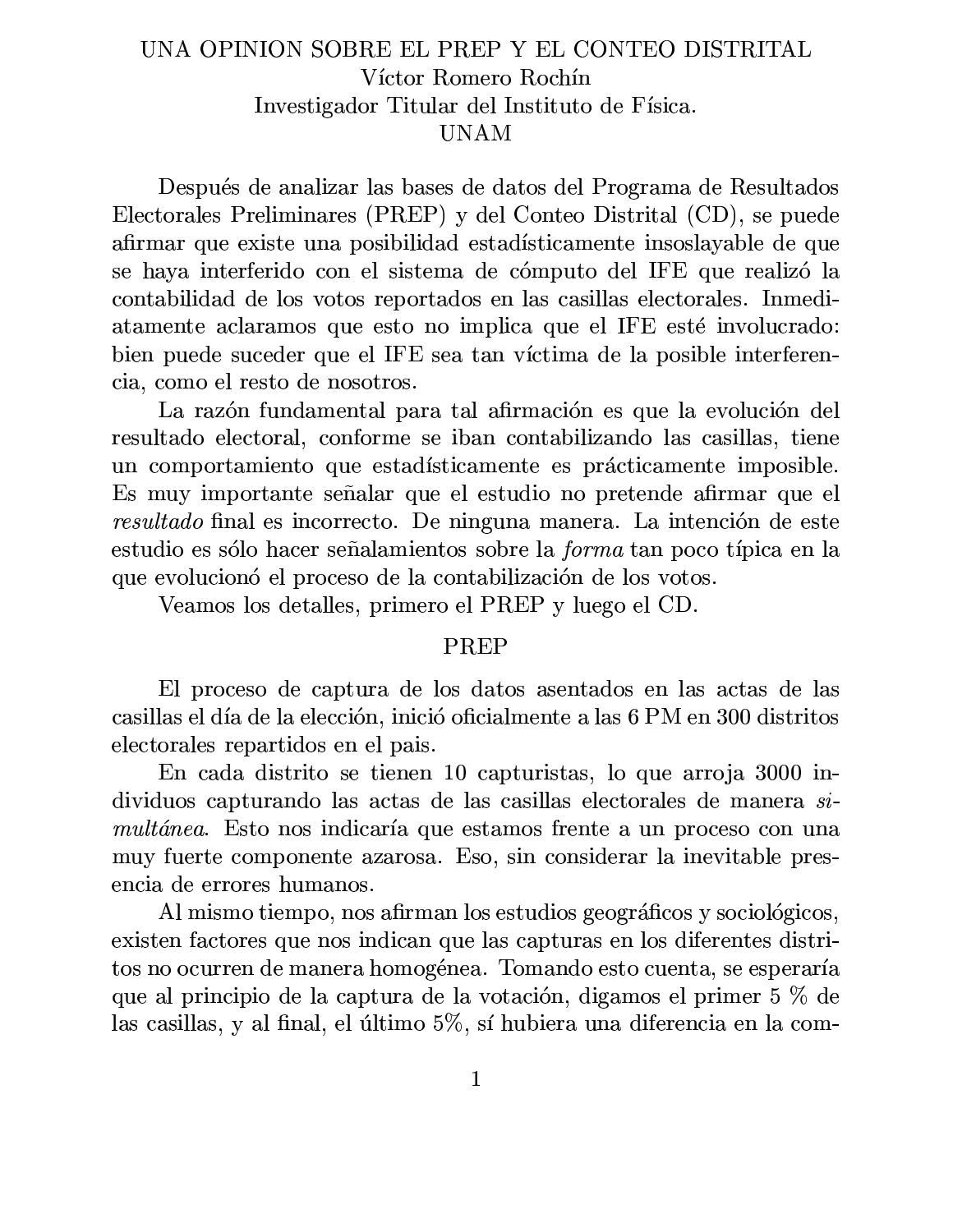posición estadística de esas muestras con respecto al restante 90%. Lo robusto de la muestra del 90% del total, en el sentido estadístico, lo podemos afirmar pues el número de votos es enorme, 42 millones.

Combinando los dos puntos anteriores se esperaría que del 10% al 90%, la composición porcentual en cada muestra de, digamos, 1000 casillas, fuera la misma. Es decir, que en una gran parte del proceso, el azar predominara sobre los cambios sistemáticos. Esto lleva a la conclusión de que el porcentaje del voto de cada candidato debería estabilizarse alrededor del resultado final, no más tarde del 70% de los votos. Es esta la razón por la cual podemos creerle a un conteo rápido o a una encuesta. Siempre y cuando, por supuesto, la diferencia porcentual entre los candidatos sea mayor al error del conteo o de la encuesta.

Los resultados del PREP, no sólo se alejan de lo esperado arriba mencionado sino que, más alarmante, muestran tendencias ordenadas en el tiempo. Decimos que su comportamiento es estadísticamente atípico, que sólo quiere decir que su probabilidad de ocurrencia es muy baja.

Veamos las Figuras 1 y 2. La Fig. 1 muestra el porciento del voto *acumulado*, con respecto al número de casillas contabilizadas, de los partidos PAN y PRD, y la Fig. 2 los correspondientes al PRI. Es importante entender qué es un resultado "acumulado": quiere decir que cuando se tenían 40,000 casillas contadas, el cálculo del porcentaje se hace con esas  $40,000$ ; y cuando ya se tienen  $50,000$ , el porcentaje se hace ahora con las 50,000. Este porcentaje debe tender a estabilizarse pues cada vez se tienen mas votos. Es de notarse que en el PREP, el porcentaje de los tres contendientes principales, PAN, PRI y PRD, nunca se estabilizó. Es decir, si observamos a cada candidato por separado, en ningún momento podemos decir cuál podría ser el resultado final.

Para ver con más detalle lo peculiar del resultado anterior, lo que tenemos que analizar son los votos que le llegan a cada candidato, digamos cada 1000 casillas, y que corresponde a aproximadamente a 500 mil votos. Lo que queremos analizar es, entonces, muestra por muestra en el orden en el que llegaron, y no el acumulado. Lo que se espera, por la fuerte componente azarosa explicada arriba, es que las muestras sean estadísticamente independientes. Es decir, una no puede tener ninguna conexión de *orden* con respecto a la siguiente o a la que esté mucho más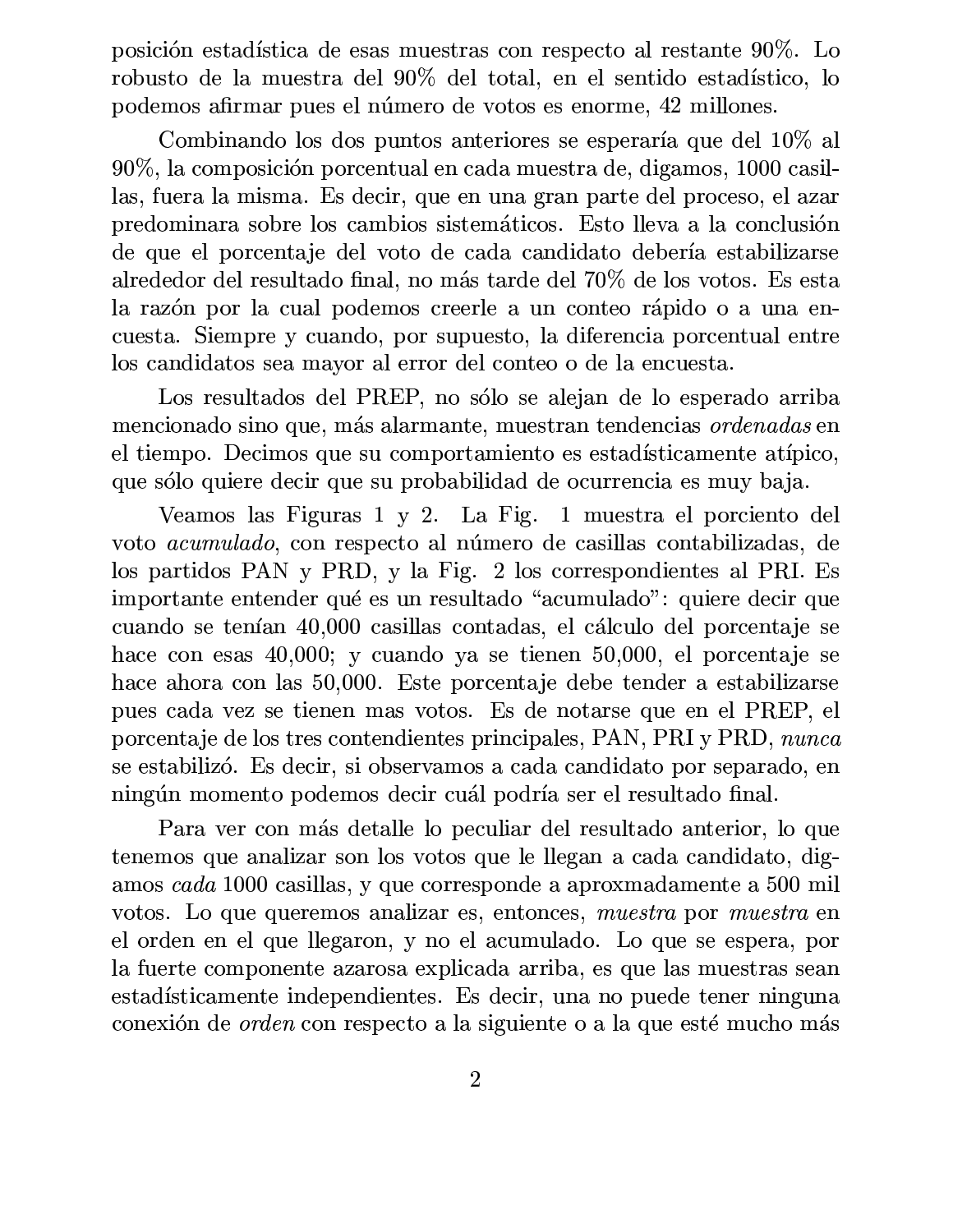adelante o mucho más atrás.

La Figura 3 muestra el porcentaje de votos por *cada* 1000 casillas conforme fueron llegando. El comportamiento de 0 a 20,000 puede ser entendible por razones geográficas y sociológicas. De 20,000 a 60,000 el PAN y el PRD parecen tener comportamiento típico en el que se observa que suben y bajan sus votos pero alrededor de un valor fijo. Y de 60,000 a 117,000 existe un comportamiento muy atípico ya que, no sólo aparece un cambio abrupto en el comportamiento, sino que lo hacen de manera *ordenada*; vea la Figura 4 donde aparecen los datos sólo del PAN y del PRI, y donde se muestra el número de votos absolutos y no el porcentaje: note que uno baja y el otro sube en orden aunque, recuerde, que cualquier par de puntos consecutivos corresponden a dos muestras de 1000 casillas independientes una de la otra. Es muy peculiar que el PRI siempre sube de votos absolutos, no porcentaje, en muestras de 1000 casillas consecutivas, o sea, que aparecen ordenadas de menor a mayor. Al final llegan las últimas 10,000 casillas en las que los votos se reparten equitativamente entre los tres candidatos: otro hecho sorprendente en sí.

De la Figura 3 note otro aspecto al que hay que ponerle atención:  $Ning\omega$  conjunto de puntos de los 3 partidos principales, y que corresponden a muestras de aproximadamente 500 mil votantes, refleja el resultado final del PREP que fue de 36.38 % PAN, 35.34% PRD y 21.57% PRI. Es decir, las encuestas previas a la votación, así como las de salida, se acercaron más al resultado final, con menos de 5,000 personas, que 117 muestras de 500,000 votantes.

Las conclusiones de los puntos anteriores son (1) la falta de estabilización del porcentaje en el voto acumulado, (2) la diferencia tan grande, entre las muestras de 1000 casillas independientes cada una, y el resultado final; y (3) el *orden* en el que llegaron los votos a cada candidato por cada 1000 casillas. Los puntos  $(1)$  y  $(2)$ , aunque estadísticamente son muy atípicos en sí, podrían justificarse apelando a que eventos improbables sí ocurren. Sin embargo, la conclusión (3) definitivamente no. Esta última requiere de una sincronización casi perfecta para ordenar la llegada de los resultados ... siendo que, estaremos de acuerdo todos, nadie puede predecir el futuro para arreglar el orden en el que deben suceder las cosas.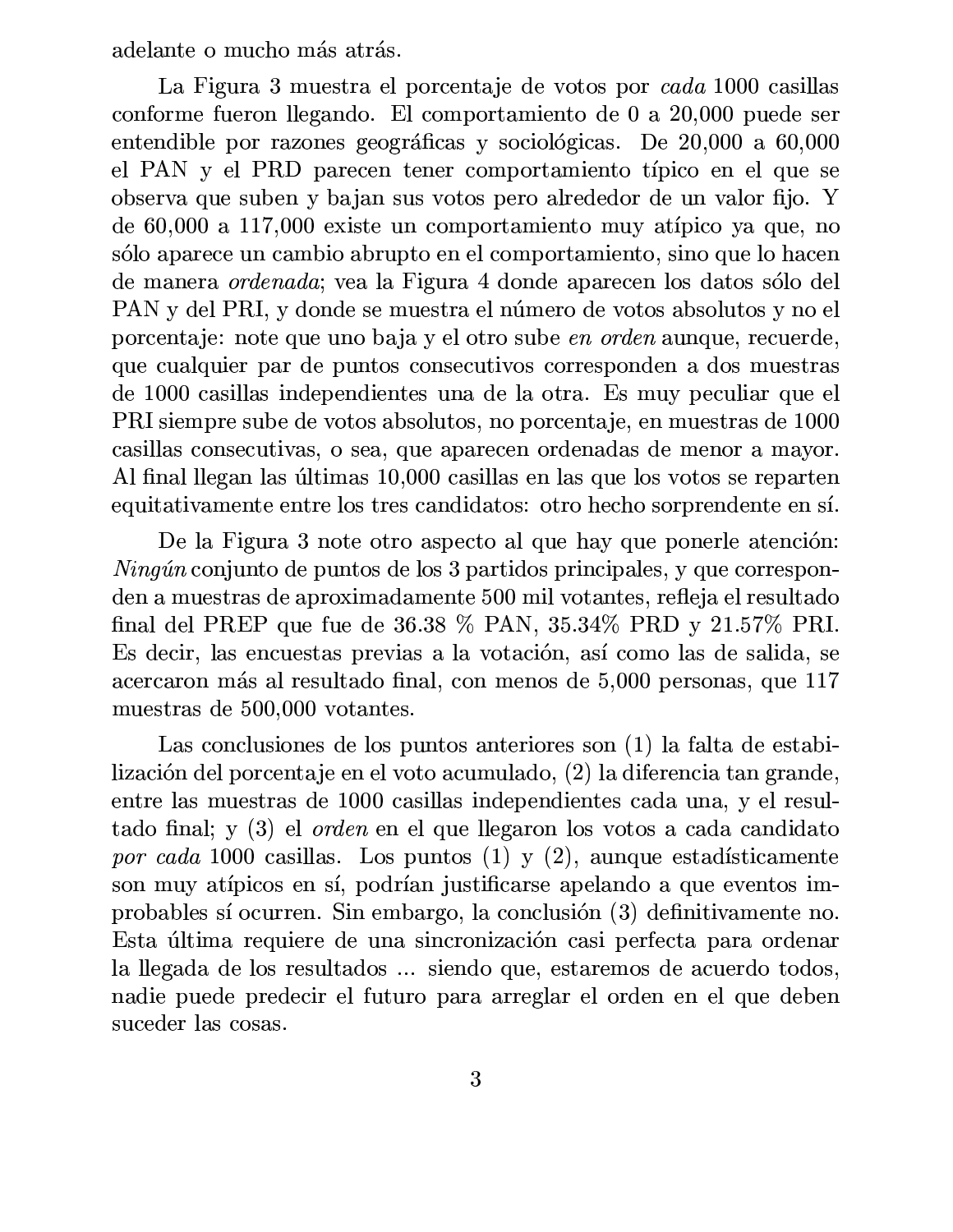Y la última explicación que no podemos descartar es que, debido a que toda la información se centralizó en las computadoras del IFE, un agente externo interfirió con la presentación de los resultados. A su vez, esta conclusión nos lleva a desconfiar de la veracidad del proceso de captura de los datos y no del proceso electoral en sí.

## CONTEO DISTRITAL

El CD se llevó a cabo el día miércoles 5 de julio con una mecánica diferente al del día de las elecciones, pero muy importante, se contabilizó con el mismo sistema de cómputo y de informática del IFE. Adelantamos que las observaciones hechas al PREP se repiten aqui.

Debido, pues, a que nuevamente la información se capturó en 300 distritos que supuestamente no estuvieron comunicándose entre sí, podemos suponer que se tiene una fuerte componente de azar. Sin embargo, se ha reportado que en casillas donde se tenía una preferencia clara por el PAN, la revisión minuciosa de las actas resultó en un retraso del envío de los resultados de dichas casillas; este es un hecho que debe tomarse en cuenta.

La Figura 5 muestra el porciento del voto *acumulado* del PAN y del PRD, conforme se fueron contabilizando las casillas. Tres aspectos son peculiares de esta figura.

La primera es que, como en el PREP, nunca se estabilizó el porcentaje de ninguno de estos dos candidatos, aunque sí fue así con los demás partidos; es curioso ver que en el último 0.01% de contabilidad de los votos hubo todavía un cambio a favor del PAN.

El segundo punto es que las curvas se cruzan; en general, si el proceso fuera muy azaroso, la curvas no se cruzarían, a menos que los porcentajes fueran muy cercanos, pero en ese caso se esperarían varios cruces. La explicación que se ha dado es el hecho arriba mencionado, es decir, que los votos de casillas favorables al PAN llegaron después de los votos de las casillas con mayoría del PRD. Eso explicaría el cruce de las curvas pero, como ahondaremos con más detalle más adelante, no explica la *forma* en la que lo hizo.

La tercera observación es que las curvas aparecen a la vista como si una fuera esencialmente el espejo de la otra. Esto puede explicarse verificando que los votos que "perdía" uno lo "ganaba" el otro, sin "darle"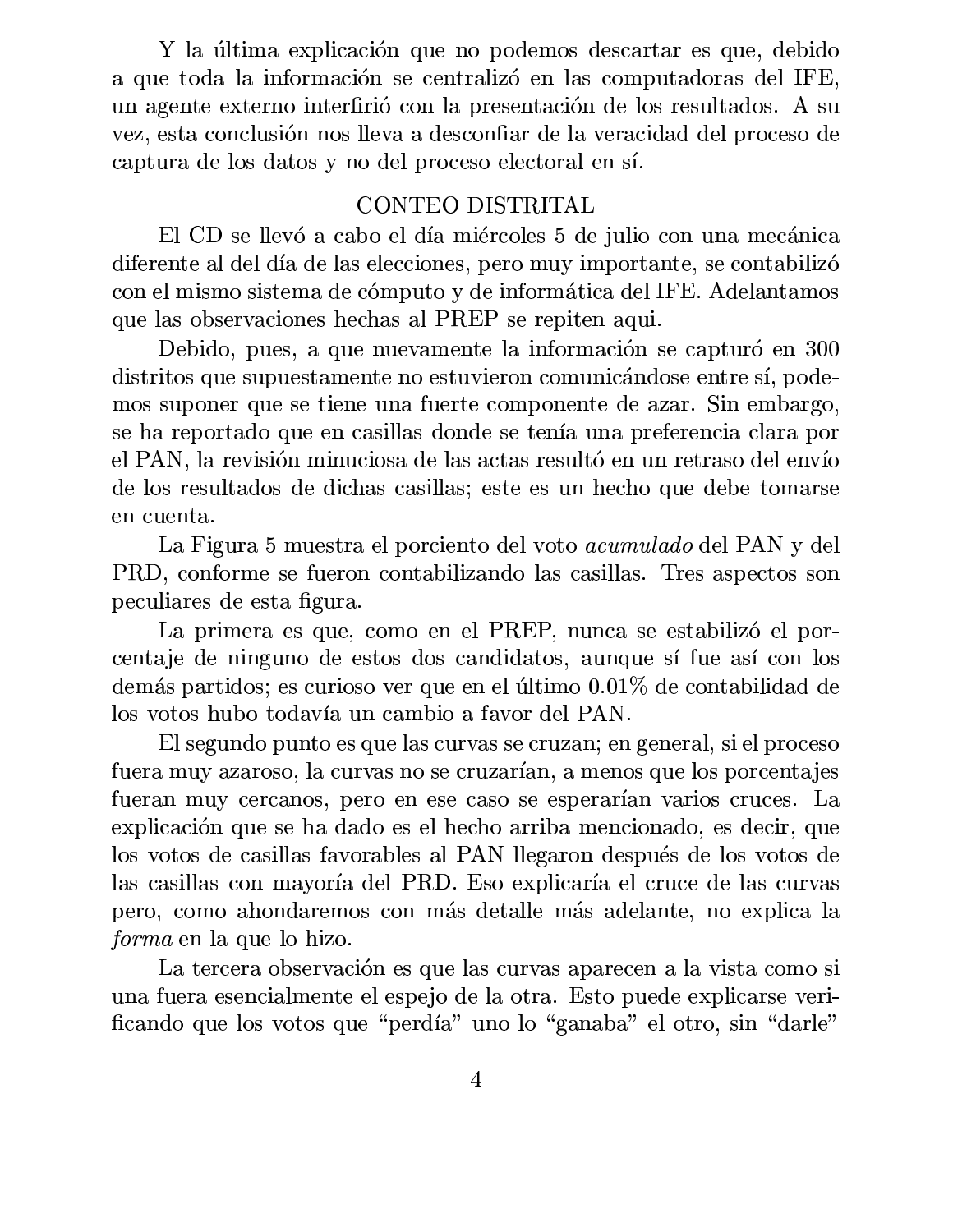nada a ninguno de los otros candidatos en la contienda; y parece ser que este es el caso ya que los otros candidatos muestran una variación mínima en sus porcentajes. Es decir, los otros ahora sí se estabilizaron pero nunca lo hicieron el PRD y el PAN, como si la contienda fuera entre ellos nada más. Una regularidad para resaltar.

Para tener una mejor comprensión del "espejo" y del cruce tan tardío, analizamos ahora el arribo de la captura de los votos cada 1000 casillas aproximadamente, como lo hicimos con el PREP. La Figura 7 muestra el resultado del análisis. Primero vemos que el PRI se mantiene, de manera estadísticamente típica, alrededor de su valor final y la "competencia" se da sólo entre el PAN y el PRD. Claramente corroboramos que, efectivamente, las casillas con mayoría del PAN son capturadas después que aquellas con mayoría del PRD, y eso explica el cruce. Lo que es nuevamente estadísticamente muy improbable es que el arribo de las casillas con preferencia para el PAN lo hacen de manera *ordenada* en el tiempo. Vea el detalle del 80% en adelante de la Figura 7. En ese intervalo, practicamente en todas las casillas gana el PAN, pero lo que queremos resaltar, una vez más, es que primero llegan las casillas en las que la diferencia es nula o muy pequeña, luego las que tienen una diferencia un poco más grande, luego mayor, y asi suscesivamente hasta que al final llegan las casillas en las que el PAN aventaja de manera máxima ... pero '?cómo puede ocurrir si no hay relación entre una muestra y la siguiente, ni comunicación simultánea en aproximadamente 150 distritos electorales? Bajo el supuesto que el conteo estuvo bien hecho, uno esperaría que hubieran llegado "revueltas" y que, por lo tanto, el cruce en el porcentaje acumulado hubiera ocurrido antes y que los porcentajes se hubieran estabilizado.

Las conclusiones son esencialmente las mismas que en el caso del PREP. E insistimos una vez más que lo que provoca mayor sorpresa es el orden, ascendente o descendente, del número de votos conforme se contabilizan nuevas casillas, siendo que las muestras son independientes unas de las otras. Note que el resultado final no cambiaría si hubieran llegado al azar o en cualquier otra secuencia. Un orden de esta naturaleza, de nuevo, no puede descartarse en términos estadísticos, aunque si así fuera tendría una probabilidad increiblemente pequeña. La se